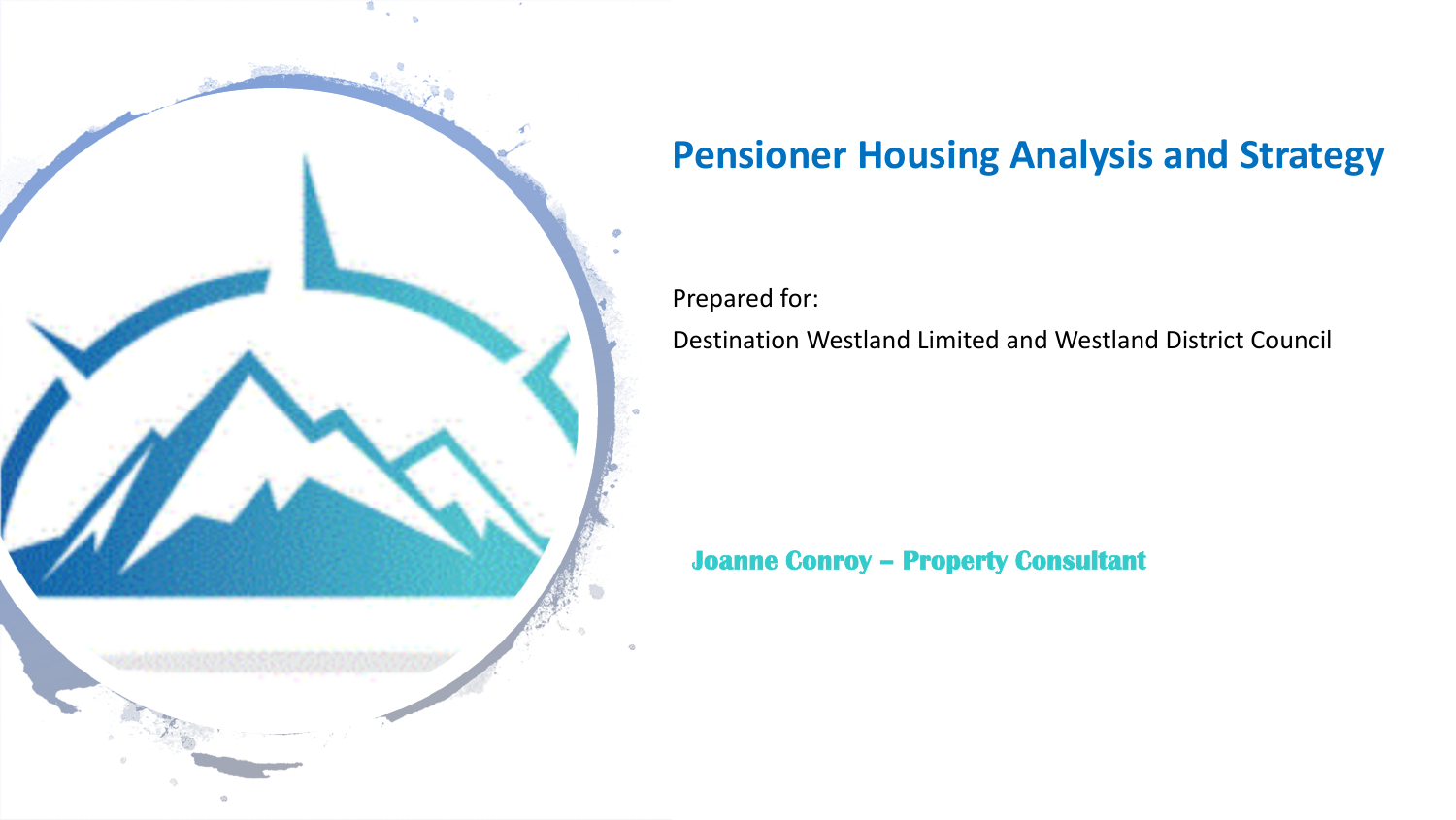Discuss procurement process and the role of Joanne Conroy in preparation of the strategy.

# Strategy Aims

The aims of the strategy are to:

- 1. Provide direction for DWL regarding management of its current housing stock.
- 2. Provide options for future pensioner housing developments including style, location and funding.
- 3. Provide an understanding of other housing service providers and funding sources.
- 4. Inform DWL and WDC about the best ownership model for the portfolio.
- 5. Highlight any partnerships or advocacy for other types of elderly housing.

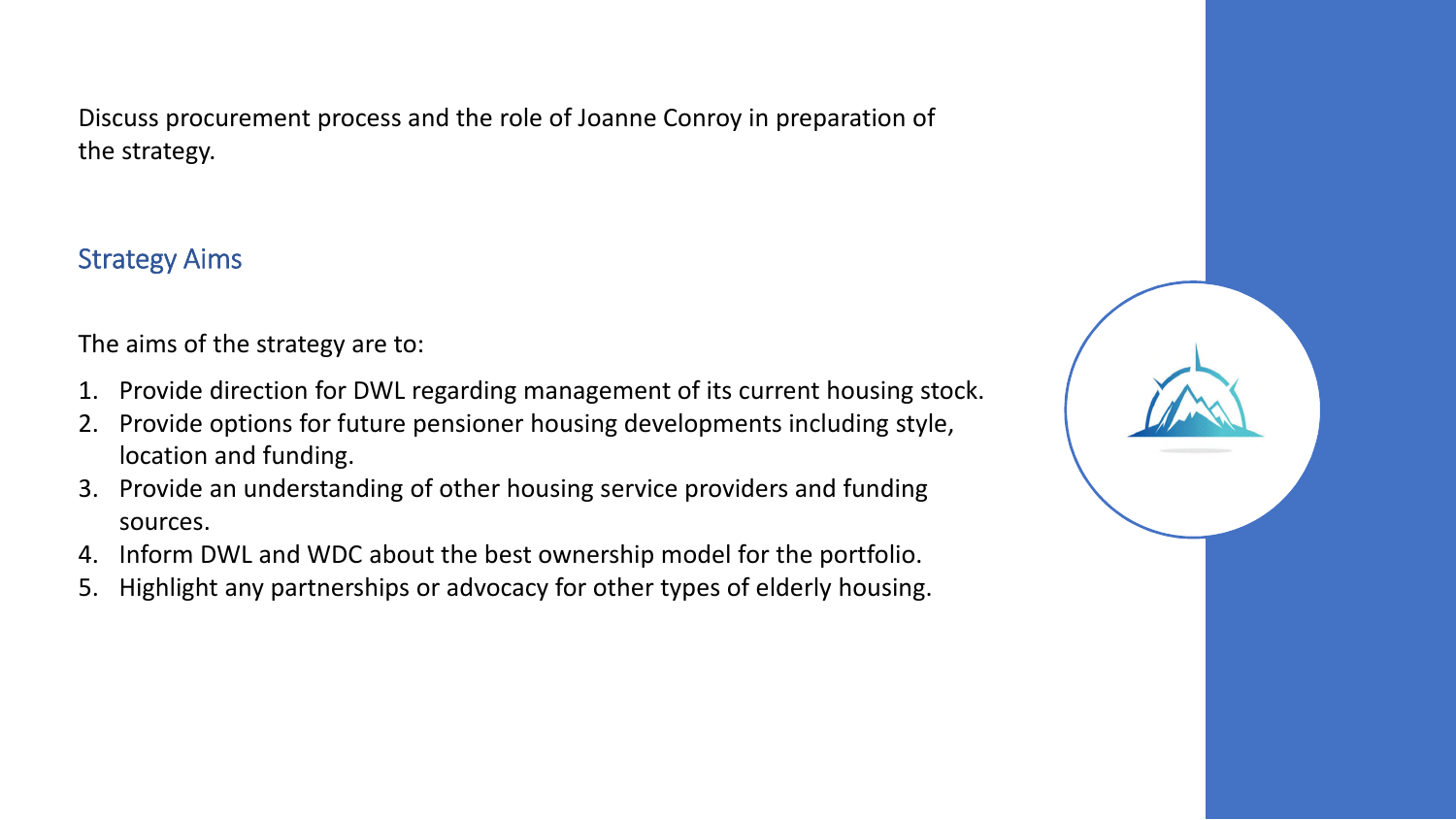# Proposed Principles

- Elderly residents are a critical sector of our community.
- Elderly housing should be warm, easily accessible, one or two bedrooms and close to the CBD.
- Council, CCO's or Community Housing Providers are the only organisation currently providing such housing specifically for the elderly population and that is unlikely to change in the foreseeable future.
- Additional and replacement units are required now and into the future.
- ❖ Partnerships may help with the provision of elderly housing.
- The provision of elderly housing should be self-funding.
- Maintaining depreciation reserves will ensure adequate funding for future upgrades.

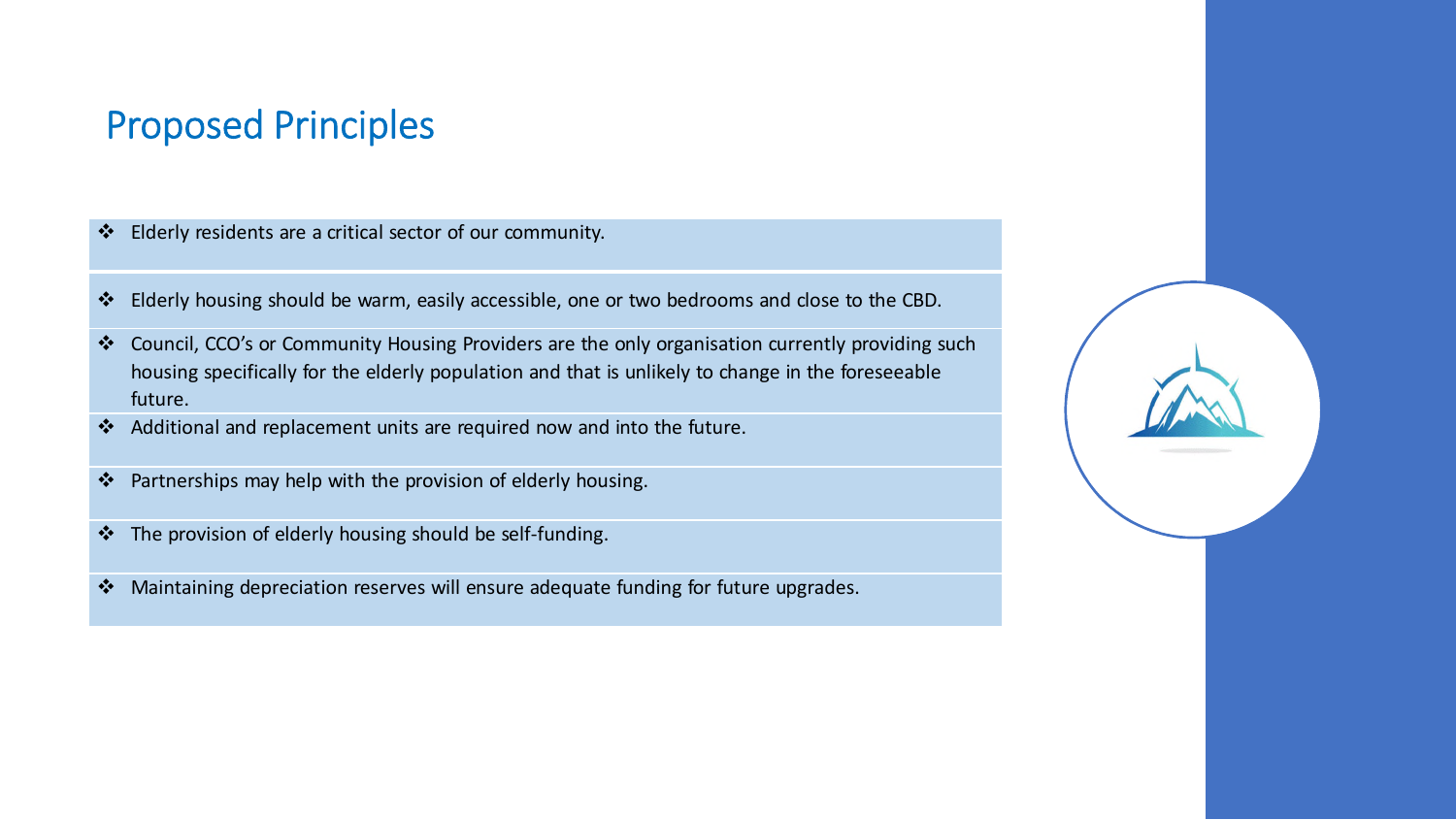# Discussion about Recommendations:

# 1. Introduce eligibility criteria

- Seek confirmation from waiting list that they meet the new criteria.
- Include the criteria in application forms and have future applicants confirm in writing that they meet them.

#### **PROPOSED ELIGIBILITY CRITERIA**

#### **APPLICANTS MUST:**

- $\cdot \cdot$  Be aged over 65 years. Applications will be accepted from applicants over 60 years if they have special circumstances.
- ❖ Be a New Zealand resident
- Be retired from full-time work.
- Have assets of less than \$25,000 for a single person and \$45,000 for a couple. This includes the value of any major asset sold within 5 years of applying, and any asset held in the name of a Trust where the applicant is a beneficiary or Settler.
- Be capable of living independently.
- Have an income of less than \$25,000 per annum for a single applicant and \$45,000 for a couple.
- Must be established in Westland.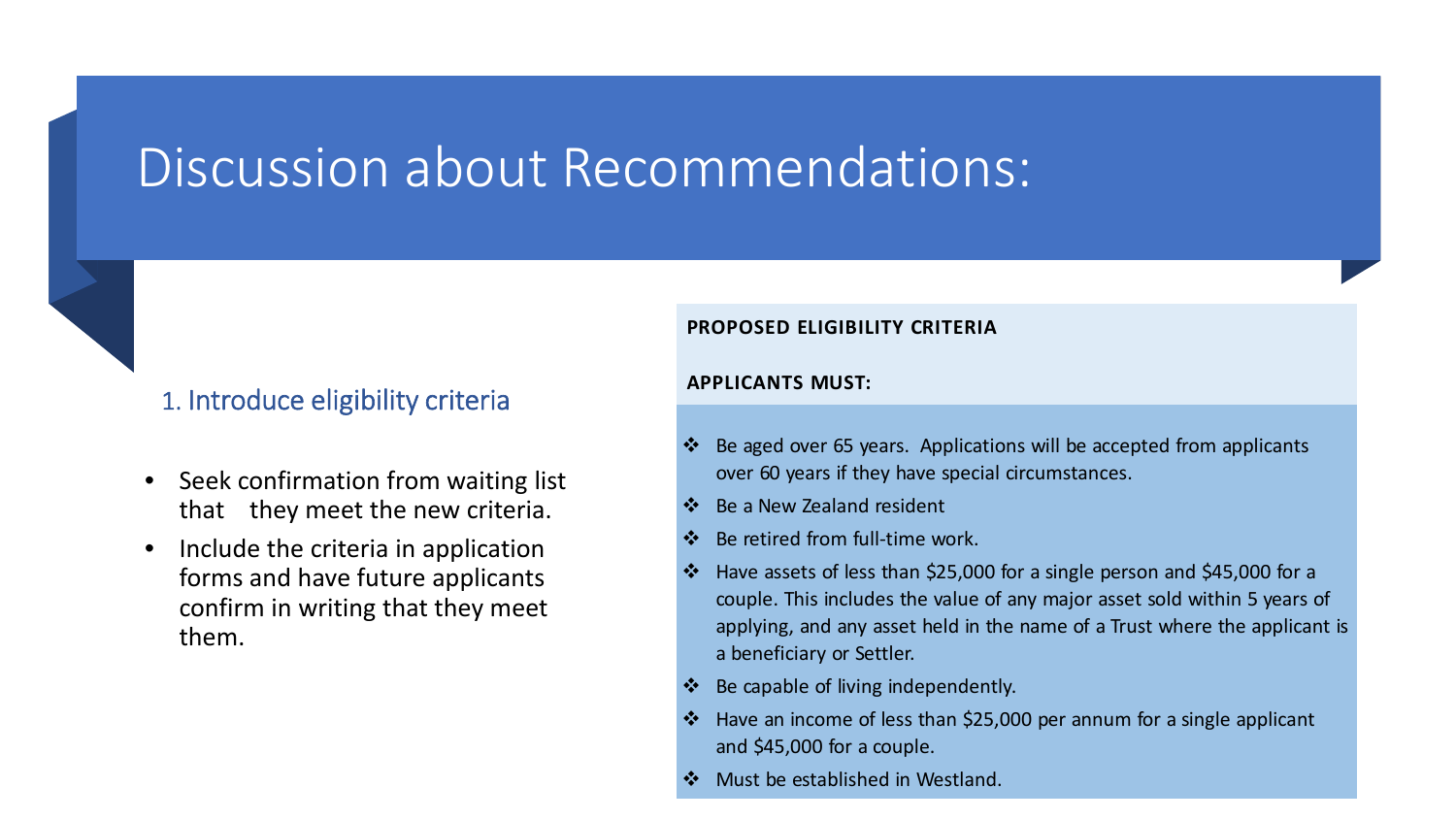# 2. Increase rents to market.

- Gradually increase rents for current tenants, and to 80% of market for Revell Street.
- New tenants to commence at market rent.
- Include education for current and future tenants about rent subsidies. Include a brochure and/or application form with their review or application documentation.
- Ensure employees fully understand how the subsidy works.

# 3. Transfer Assets to DWL

WDC to consult on the transfer the housing assets and associated depreciation reserve to DWL. Ideally this would take place at the end of the current financial year. The depreciation reserve to be tagged to undertake deferred maintenance on the Council units.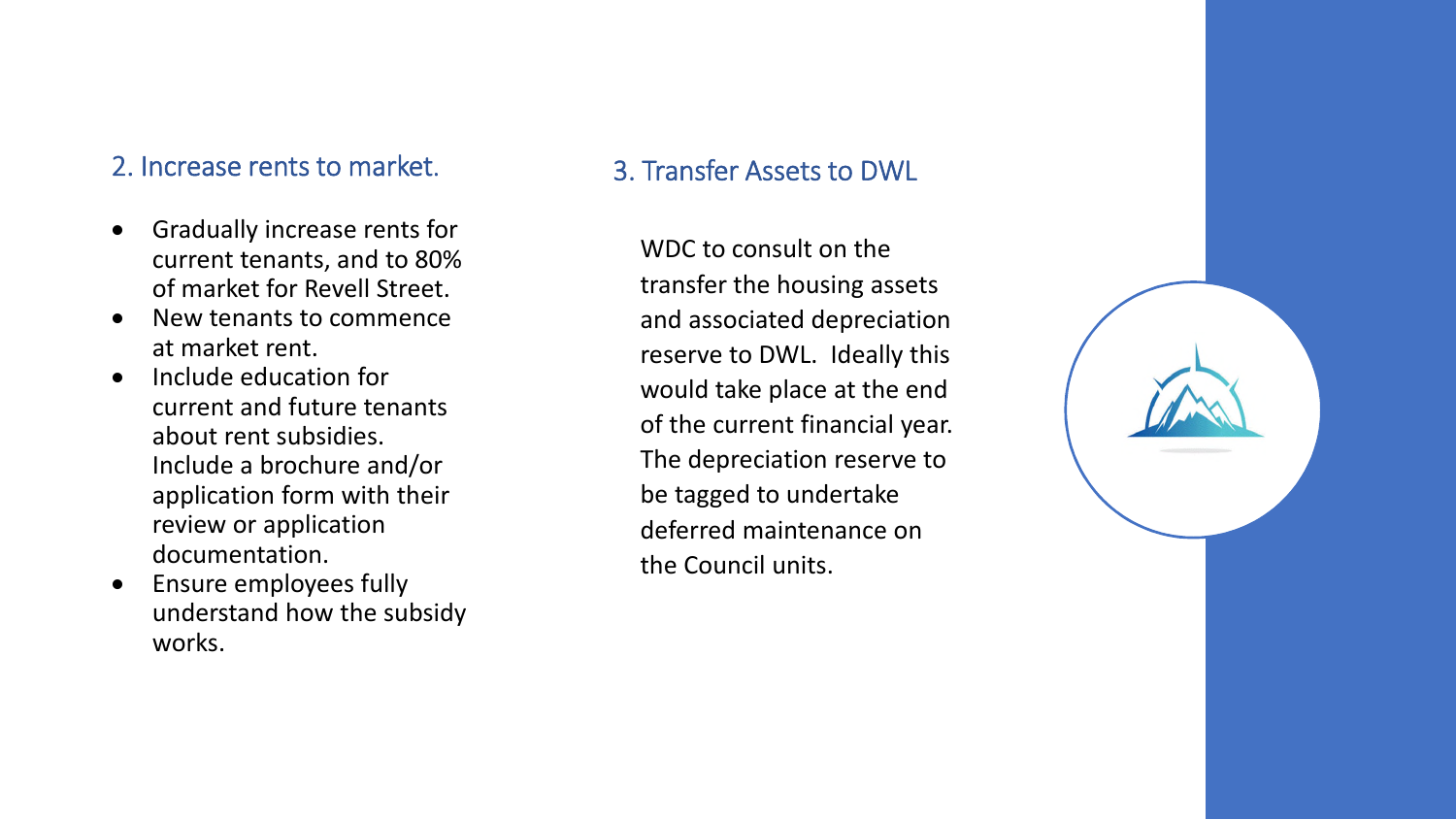# **4.** Upgrade Heating and ventilation

- All units to have heat pumps, bathroom and kitchen ventilation and adequate ceiling insulation before the end of the 2020-2021 financial year. Seek approval from Council to amend expenditure of the capital funds allocated for this year to ensure all units have heat pumps and ventilation. If funds allow, install double glazing into the Ross units first.
- If the depreciation reserve is transferred, it may facilitate double glazing in all units (except for Revell Street).

### 5. Increase maintenance on existing units

• As rents are increase, additional funds could be used to increase maintenance of the existing portfolio. Long term maintenance plans should be put in place so that priorities can be identified and implemented, and funds accumulated for high cost items over time.

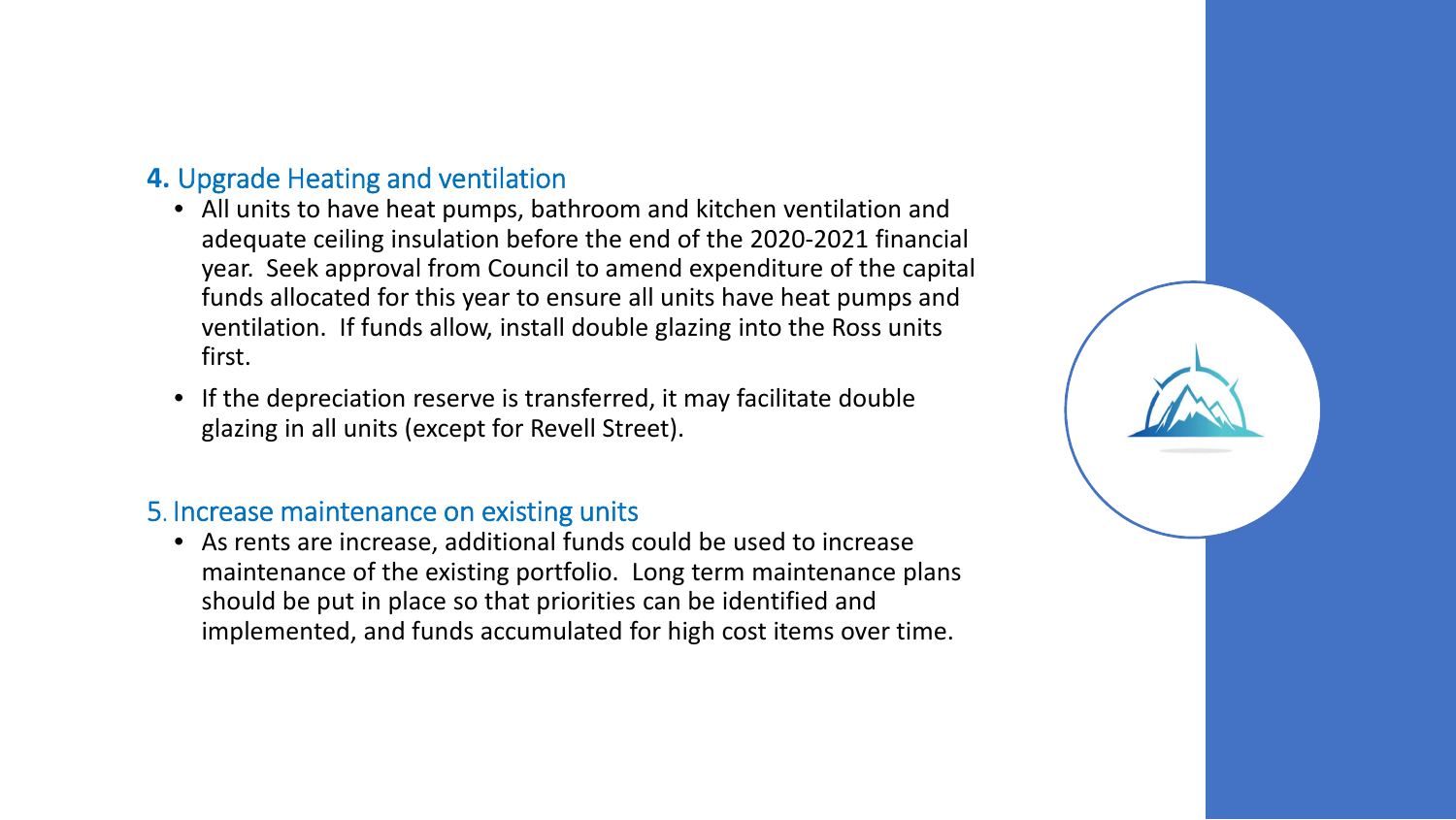# 6. Develop new units

DWL to fully investigate and implement a new housing development in or near the CBD.

- Development must at least break even, preferably with funding from LGFA.
- Include at least nine units.
- Most units to have a car port.
- Once complete, the Revell Street tenants to transfer into these or other units, with any balance to be filled from the waiting list.

# 7. Sell excess land and source other funding options

Revell Street site to be sold as a development block with proceeds reducing the overall debt for the project.

DWL to source other property holdings to identify redundant sites that could be sold to fund future housing developments.

DWL to continue to seek Government funding for housing developments.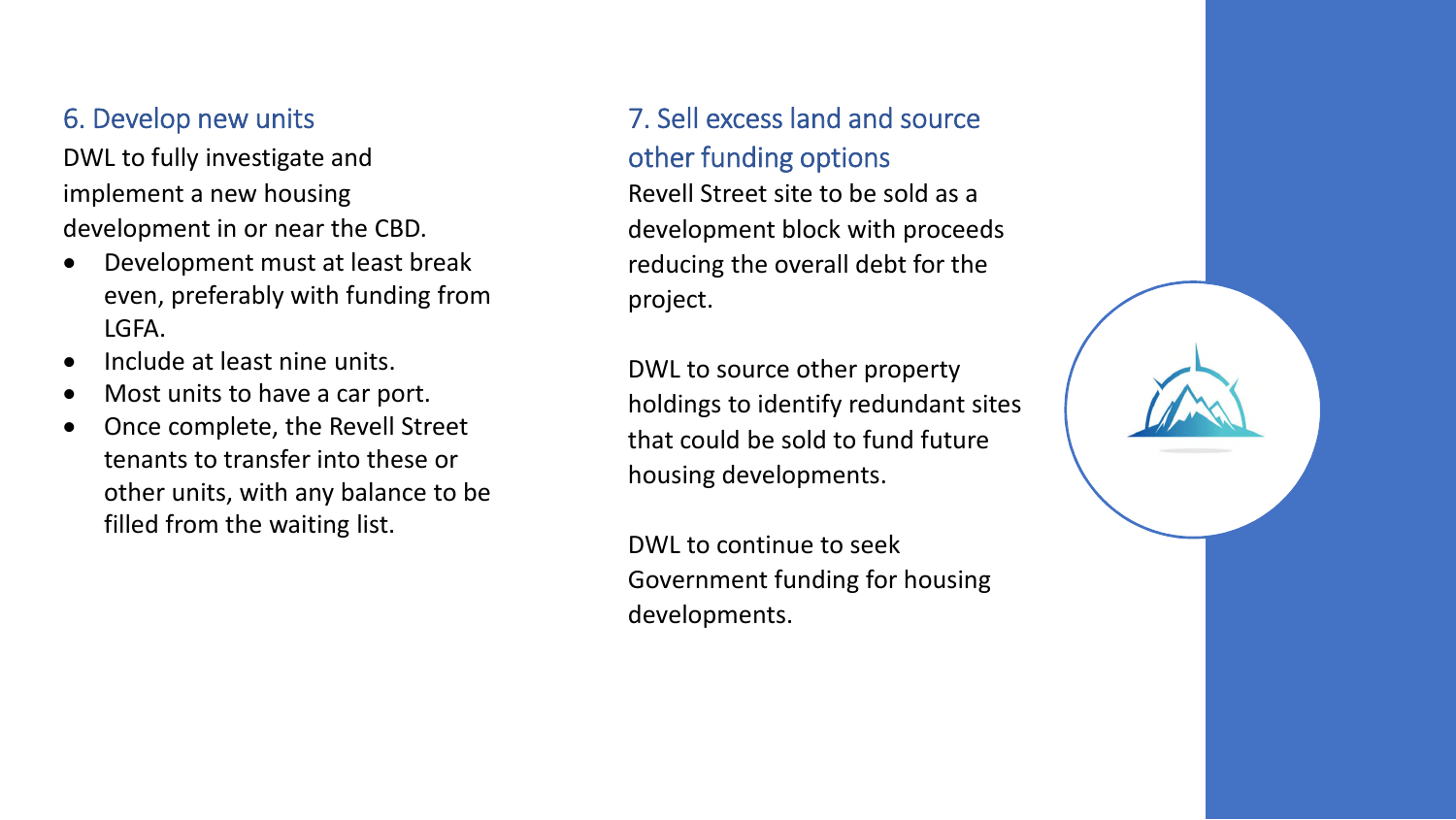## 8. DWL to further investigate partnership opportunities with Iwi

As the number of Màori in our communities increases, it might be beneficial to have units specifically tagged for Kaumatua. For any future developments, detailed conversations should take place with Iwi to establish a way to achieve this.

# 9. Undertake further consultation in small communities to determine demand

Despite residents not choosing to participate in the survey, there is still anecdotal evidence that there is demand for pensioner housing in some of the smaller towns. DWL to liaise with the community associations to determine the extent of that demand, and if needed, how it can best be addressed.

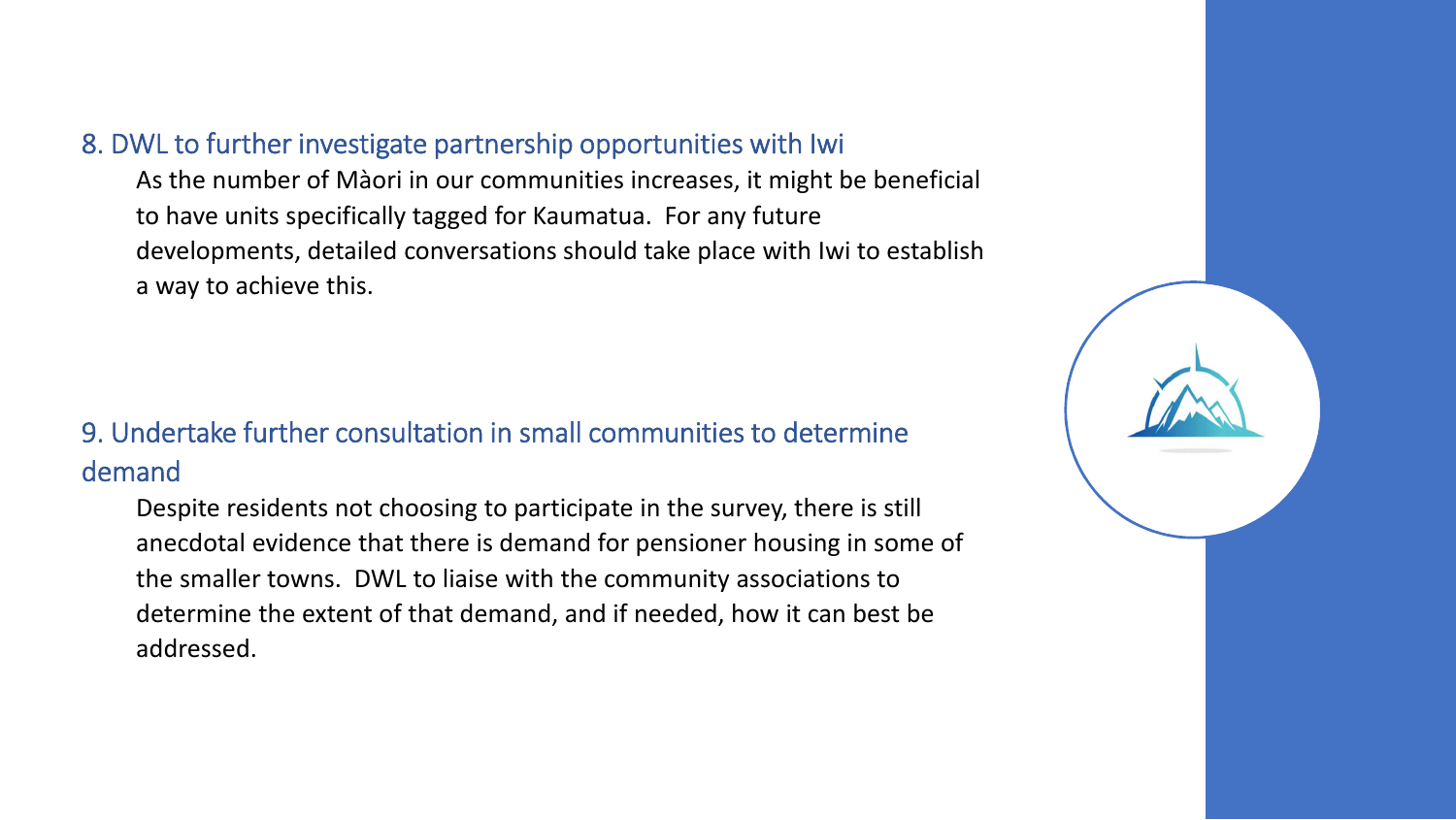## 10. Relationships with Social Agencies

DWL to continue to develop relationships with social agencies dealing with elder residents and community housing. This will ensure good sharing of information and the ability of all parties to deliver the best outcomes to customers.

# 11. Council to advocate and/or facilitate Retirement Village development

Council or its appointee to approach Retirement Village providers and advocate for the development of that style of housing in Hokitika. Council could attract development through rezoning part of the old racecourse site and then leasing or selling it to an appropriate party.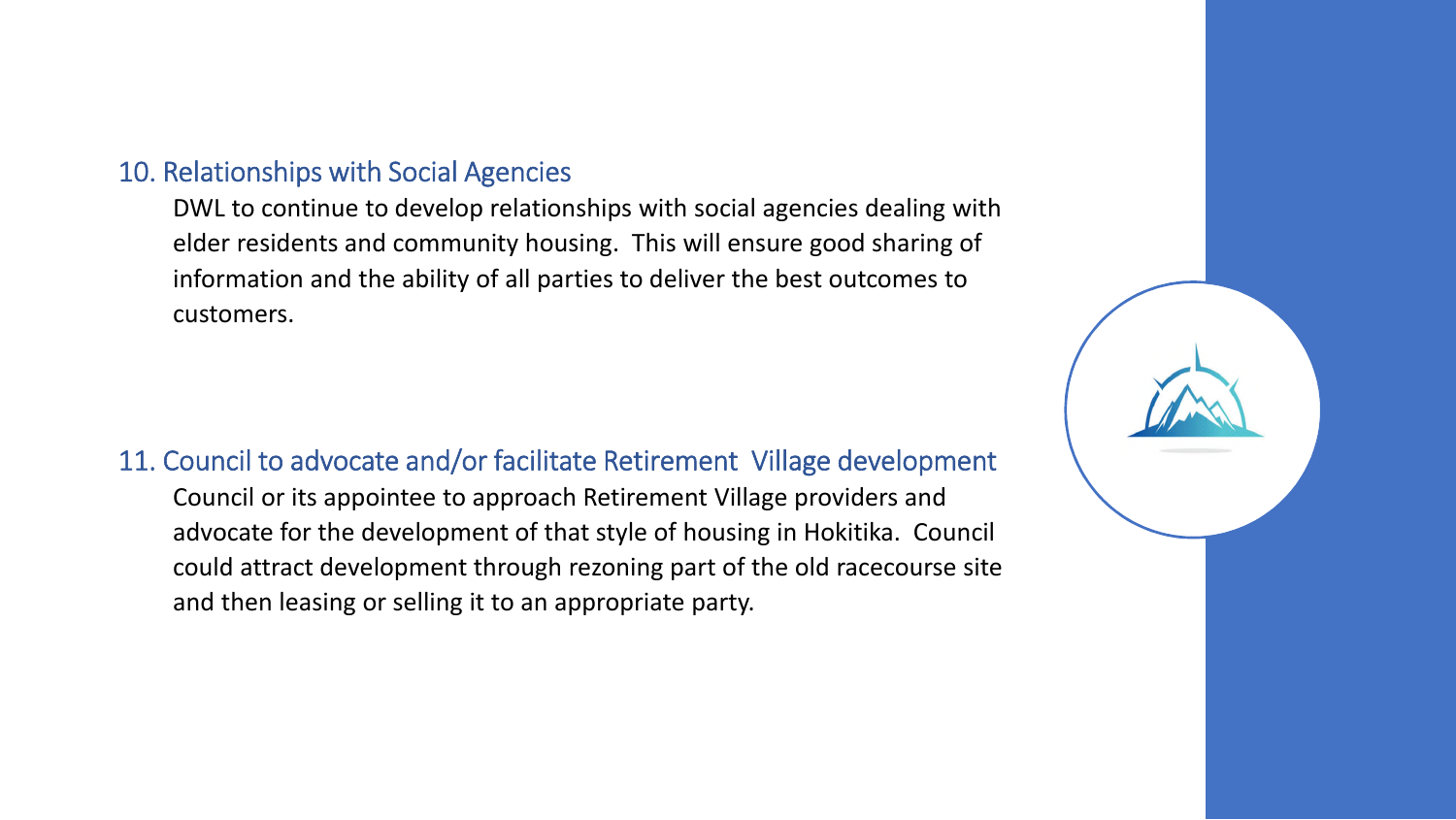# 12. Council to consider drafting a strategy for "Age Friendliness"

*The global Age-Friendly Cities Project was started by the World Health Organisation in 2006, and identified eight key areas where communities can become more age-friendly:*

- 1. Outdoor spaces and buildings
- 2. Transportation
- 3. Housing
- 4. Social Participation
- 5. Respect and social inclusion
- 6. Civic participation and employment
- 7. Communication and Information
- 8. Community Support and Health Services.

# **The benefits of age friendliness include:**

- making it easy for people to stay connected with each other
- helping people stay active and healthy
- supporting people who are no longer able to take care of themselves to live with dignity and enjoyment
- treating everyone with respect*.*